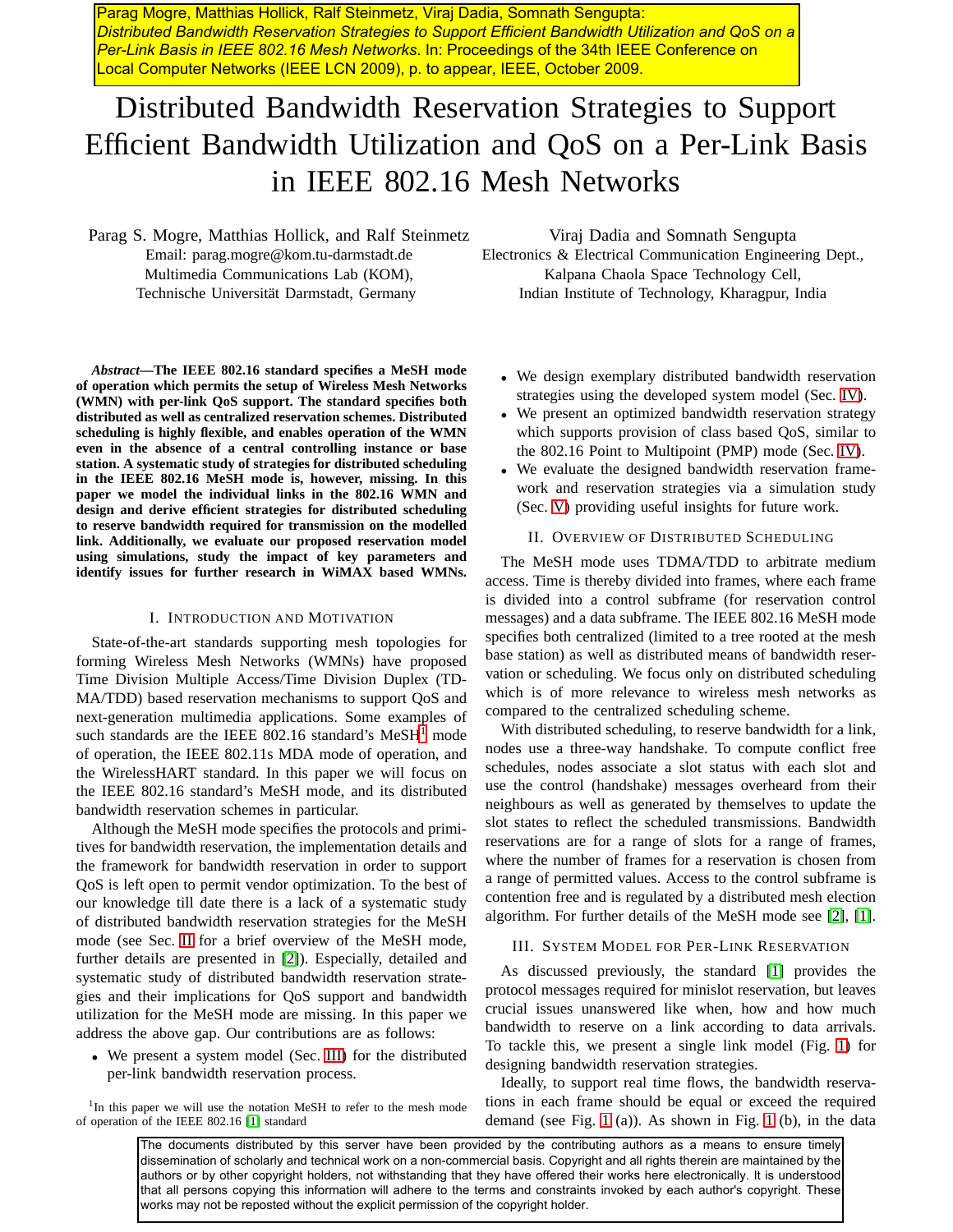

forwarding for real-time traffic (b) Model for distributed bandwidth reservation for a single link in the WMN

<span id="page-1-1"></span>Fig. 1. Idealized bandwidth reservation scenario for supporting real-time services and a system model for distributed bandwidth reservation

plane, we model data-bytes arriving for transmission at the MAC layer on the modeled link as a discrete time series with frame-level granularity (*input signal*). This data is buffered in the *data buffer* before transmission by the *scheduler*. The *scheduler* transmits this data according to reservations done in every frame (giving the *output signal*).

In the control plane, the 3-way handshake takes place to reserve minislots. But decisions about how many minislots to reserve, and when, are taken in the management plane. To reduce transmission latencies for real-time data, we propose proactive requesting, i.e. reserving minislots before actual data arrivals, according to a reference signal. The *reference generator* provides this reference signal based on past arrivals and current buffer size information. In an ideal scenario this reference would perfectly represent the future arrivals and also never allow buffer-overflow (see Fig. [1](#page-1-1) (a)). Hence, this block plays a vital role in measuring efficiency of the model in terms of bandwidth usage and delay (or data latency). Depending on this reference, the *request/grant generator* block takes decisions of how to generate requests in terms of persistence levels and minislots, and confirm grants. The *transmission scheduler* is responsible for transmitting the generated grantconfirms, grants and requests with the required availabilities. In a multi-link scenario, this block also decides the link for which the available transmission opportunity is used.

We propose an efficient bandwidth reservation policy for distributed scheduling in the MeSH mode using the model presented in the previous section. Due to space limitations, we provide only an overview of the functional blocks, details can be found in [\[3\]](#page-3-2). The functional blocks of the proposed *differential bandwidth requester* (DBREQ) (Fig. [2\)](#page-1-2) provide functionalities corresponding to the *reference generator* and the *request/grant generator* blocks in Fig [1.](#page-1-1) DBREQ classifies traffic arriving at the MAC layer for transmission on a link into different service classes (QoS classes) similar to those in the PMP mode. This classification permits different scheduling schemes as well as different reference generators to be used in combination with different bandwidth reservation policies tailored to each traffic class.

We classify bandwidth requesting policies into *proactive* and *reactive* policies respectively. In proactive policies, the bandwidth requests are sent in advance in anticipation of future data arrivals so that the bandwidth is available when the data arrives for transmission (useful for real-time services). With reactive bandwidth request policies, bandwidth reservation requests are sent as a reaction to data arrival for transmissions involving additional control latency (sufficient for non-real time services). Considering the above design criteria, as shown in Fig. [2,](#page-1-2) different reference generators are used for the different service classes. These are briefly outlined next.

For predicting aggregate UGS arrivals we use a simple *proactive forecaster* which uses the average traffic arrival rate for the past few  $(m)$  frames as the future expected arrival rate for the next few  $(n)$  frames. For the presented simulations we chose  $m$  to be 25 to allow quick response and  $n$  to be 150 so that the value is greater than all the finite request persistences in the standard to allow ease of packing (explained later). For self-similar real-time traffic aggregates (e.g. rtPS traffic) we used a combination of Haar-Wavelet filter bank and a *linear autoregressive predictor* (see [\[4\]](#page-3-3)) (of order  $p=100$ ) with a inverse Haar-Wavelet (see [\[5\]](#page-3-4)) filtering (see Fig. [3\)](#page-2-1) to predict the traffic arrivals for the next few frames. This allows efficient use of a simple linear prediction scheme to predict arrivals over a number of future frames (256). For a detailed explanation of the reasons for the design as well as the finer details readers are referred to [\[3\]](#page-3-2).

#### <span id="page-1-0"></span>IV. DIFFERENTIAL BANDWIDTH REQUEST FRAMEWORK

Both the above reference generators will produce a signal, which can be looked at as a curve specifying the amount of bytes of traffic arrival expected for the look-ahead frames in



<span id="page-1-2"></span>Fig. 2. Proposed Differential Requester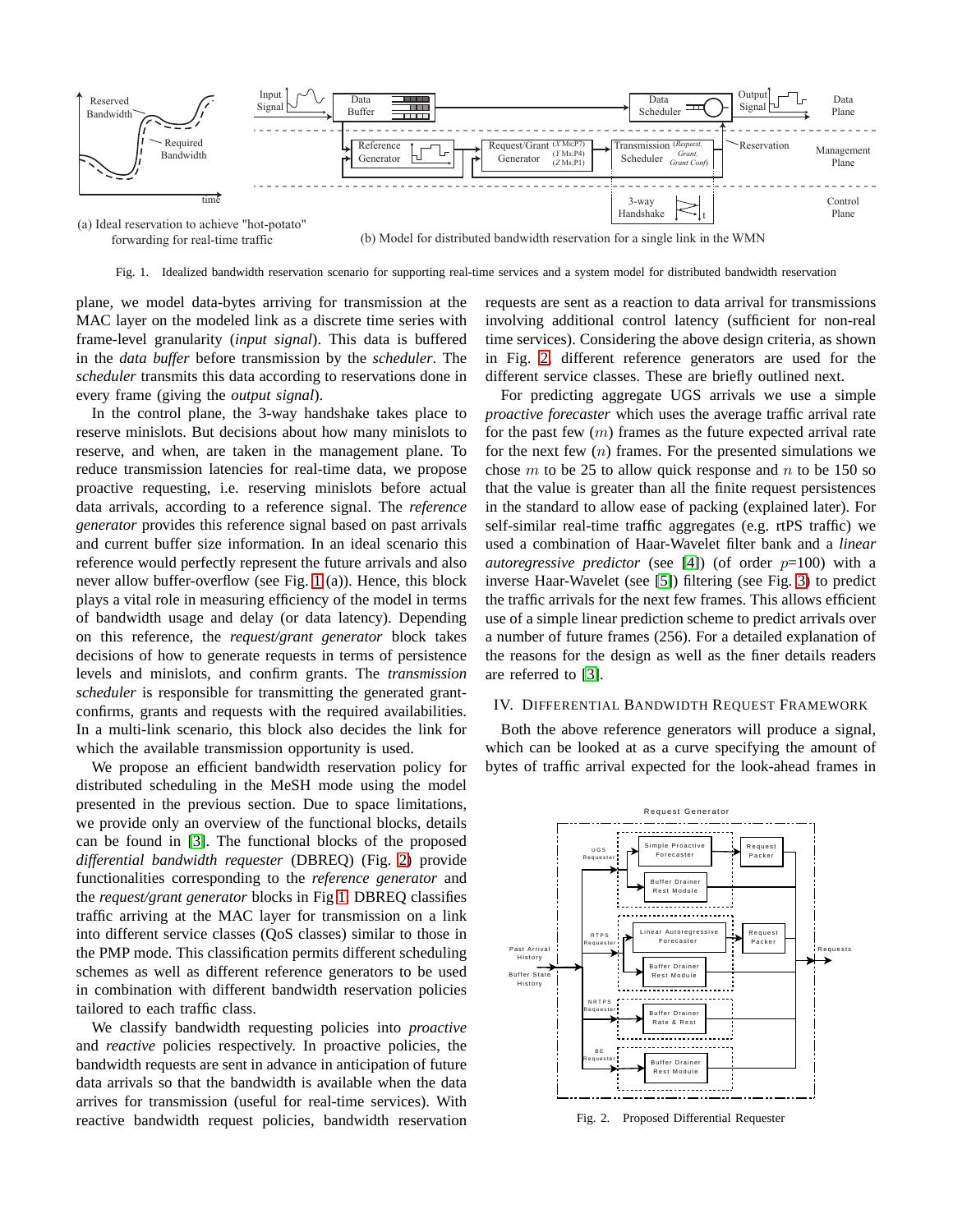

<span id="page-2-1"></span>Fig. 3. Combined Haar Wavelet filtering with 1-step Linear Predictor

the future. This is used as an input by the *request packer* in Fig. [2](#page-1-2) to produce a set of requests which will satisfy the estimated future demand. The request packer tries to tessellate the area under the predicted demand curve using rectangles of length (demand persistence, number of frames) and width (number of minislots) permissible within the scope of the MeSH mode. Details of the tessellation algorithm used by the request packer are out of scope of the current discussion and may be found in [\[3\]](#page-3-2). The aim of the packing algorithm is to cover the demand with as few rectangles as possible as each rectangle corresponds to a request which must be transmitted in the MSH-DSCH message.

For non-real-time traffic (BE/nrtPS) we use reactive requesting policies with the reference (required reservation) being generated by analysis of the data buffer. Here, based on the traffic class we use a suitable combination of polices which consider either just the bytes in the data queue, or also look additionally into the rate of change of the buffer occupancy over the past few frames when generating the requests. Both the above aim at draining (transmitting) the bytes which have already arrived and are termed *buffer drainer rest/rate* functional blocks respectively.

Finally, at the granter we aim to grant as much of the requested bandwidth as possible. Once the node has bandwidth reserved for transmissions on a link, this information is used by the data scheduler to actually transmit data on the link. We use a simple hierarchical data transmission scheduler, which gives equal priority to both the real-time service classes (UGS/rtPS). Bandwidth leftover from their reservations is then used in a strict priority order: UGS, rtPS, nrtPS, BE. Bandwidth reserved for a particular service class is used primarily for data belonging to that service class.

To enable benchmarking of the performance of the above, we use the following bandwidth request policies:

- *oracle*: It is an "ideal" *differential requester* where the reference generators give perfect forecasts.
- *simple proactive*: is similar to the simple proactive bandwidth requester discussed for the UGS class in the Differential requester, only here, the requester is responsible for the entire traffic (for all types of service classes) and does not differentiate the arriving traffic.
- *simple reactive*: is similar to the buffer drainer rest module discussed for the differential requester and is a prototype for a simple reactive bandwidth request strategy, it too does not differentiate traffic classes and uses a simple FIFO data scheduler.



<span id="page-2-2"></span><span id="page-2-0"></span>Fig. 4. Cumulative bandwidth reservations and cumulative aggregate traffic arrivals for a sample run for the High-High scenario

### V. EVALUATION

The two main criteria we use to evaluate the proposed bandwidth reservation policy are utilization (bandwidth used/bandwidth reserved) and delay (delay per hop at the MAC layer).

To evaluate our framework, we developed a custom, standard conform simulator for the IEEE 802.16 MeSH mode. All simulations are run for a total of 3000 frames, with each simulation setup being run 50 times with different random seeds to obtain statistically valid results. Due to space limitations we will present here only a selected set of results. Additional results for different setups and different network configuration parameters can be found in [\[3\]](#page-3-2). For presented simulation scenarios with the assumed configuration parameters (for details see [\[3\]](#page-3-2)) we get a maximal data rate of approximatively 4.95 MB/s. The duration of a frame (control  $+$  data) is 10 ms with the data subframe having a length of approximately 8.81 ms. The data subframe has 172 minislots where 288 bytes can be transmitted per minislot, the control subframe has 10 transmission opportunities with the default modulation. We assume a buffer capacity of 1 MB for enqueueing all the packets arriving at a link for transmission before they can be transmitted. The focus of the evaluation will be at the level of a single link in the WMN, this link is termed as the primary link or link of interest. For all the simulations presented here, we chose a controlled representative (realistic) mix of traffic on the primary link. The aggregate traffic is composed of traffic which can be classified as belonging to each of the scheduling services UGS, rtPS, nrtPS and BE (see Sec. [VI](#page-3-5) and [\[1\]](#page-3-1) for details about the scheduling services). For simulations we used the following primary traffic mix (giving approximately on an average total primary traffic arrival rate of 7.6925 Mbps):

- UGS traffic: an aggregate of between 1-4 T1/E1 CBR flows showing on-off behaviour, with the on/off times for the flows randomly selected (average rate approx. 1.903 Mbps).
- rtPS traffic: the trace data for the MPEG stream news .IPB (around 2.688 Mbps) (source see [\[6\]](#page-3-6)).
- nrtPS traffic: the network traffic trace file BC-pAug89.TL (around 1.4016 Mbps) (source see [\[7\]](#page-3-7)).